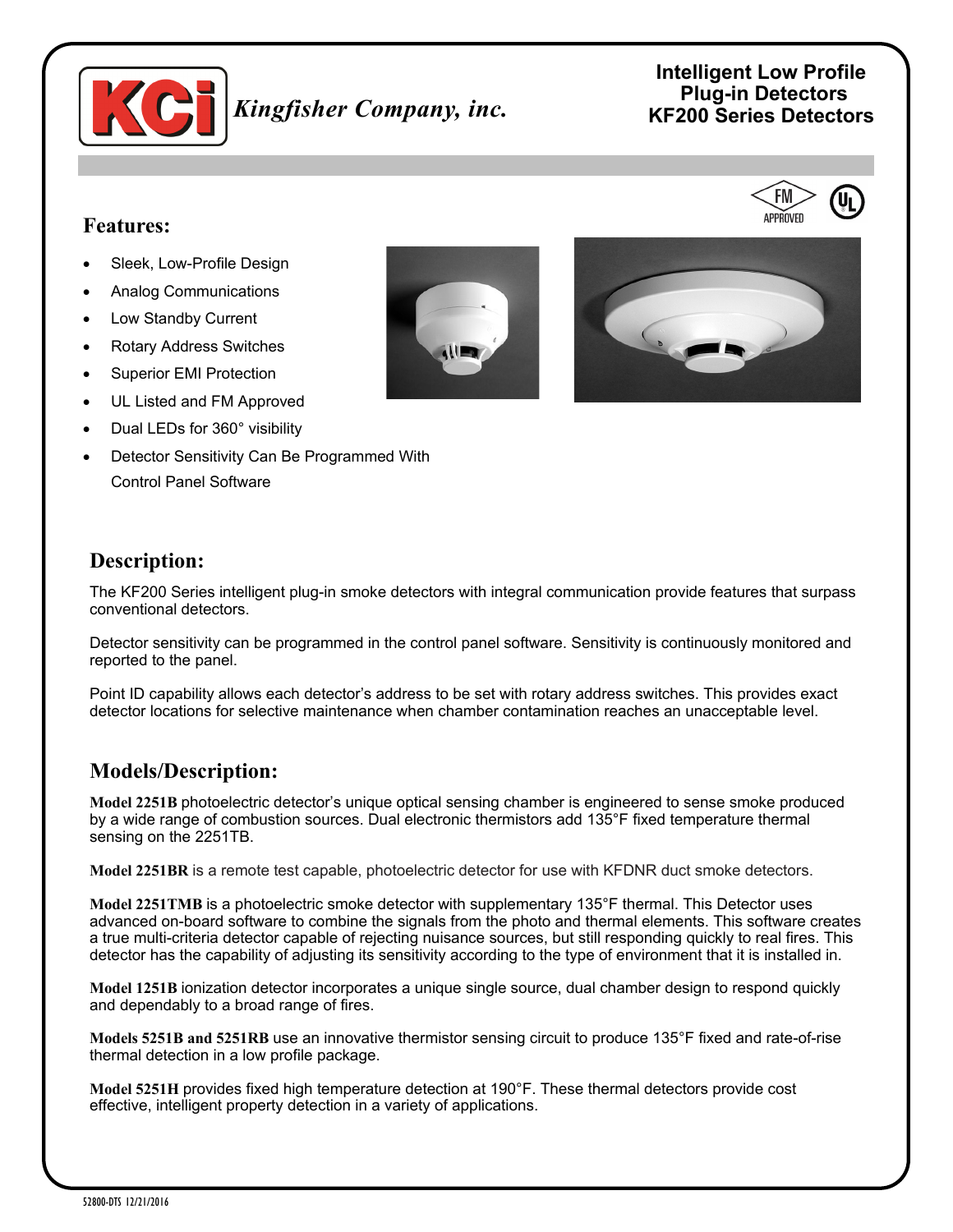## **Specifications:**

| Height:                             | $2.0$ inches $(51$ mm)                                                        |
|-------------------------------------|-------------------------------------------------------------------------------|
|                                     |                                                                               |
| Diameter:                           | 6.1 inches (155 mm) installed in B210LP base                                  |
|                                     | 4.1 inches (104 mm) installed in B501 base                                    |
| <b>Shipping Weight:</b>             | Heat: 4.8 oz. (136 g)                                                         |
|                                     | Photo/Photo with Heat: 5.2oz. (147 g)                                         |
|                                     | lon: 5.4 oz. (153 g)                                                          |
| <b>Operating Temperature Range:</b> | lon/Photo: 32° to 120°F (0° to 49°C)                                          |
|                                     | Photo with Thermal: 32° to 100°F (0° to 38°C)                                 |
|                                     | Thermal: $-4^{\circ}$ to 100 $^{\circ}$ F ( $-20^{\circ}$ to 38 $^{\circ}$ C) |
|                                     | High Temperature: $-4$ to 150°F ( $-20$ to 66°C)                              |
| <b>Insect Screen Hole Size:</b>     | Photo $-0.016$ inch (0.41mm) nominal                                          |
|                                     | $lon - 0.035$ inch $(0.89$ mm $)$ nominal                                     |
| <b>Relative Humidity:</b>           | 10% - 93% non-condensing                                                      |
| <b>Thermal Ratings:</b>             | Fixed Temperature Set point: 135°F (57°C)                                     |
|                                     | Rate of Rise Detection: 15°F/min. (8.3°C/min.)                                |
|                                     | High Temperature Heat: 190°F (88°C)                                           |
| <b>Voltage Range:</b>               | $15 - 32$ volts DC peak                                                       |
| <b>Standby Current (max. avg.):</b> |                                                                               |
| Ion/Thermal:                        | 150 $\mu$ A @ 24 VDC (without communication, LED off)                         |
|                                     | 200 $\mu$ A @ 24 VDC (one communication every 5 sec. with LED enabled)        |
| <b>Photo/Photo with Thermal:</b>    | 250 μA @ 24 VDC (without communication, LED off)                              |
|                                     | 300 μA @ 24 VDC (one communication every 5 sec. with LED enabled)             |
|                                     |                                                                               |

*Kingfisher Company, inc. 81 Old Ferry Road - Lowell, MA 01854 Phone: 978-596-0214 Fax: 978-596-0217 [www.kfci.com](http://www.kfci.com/)*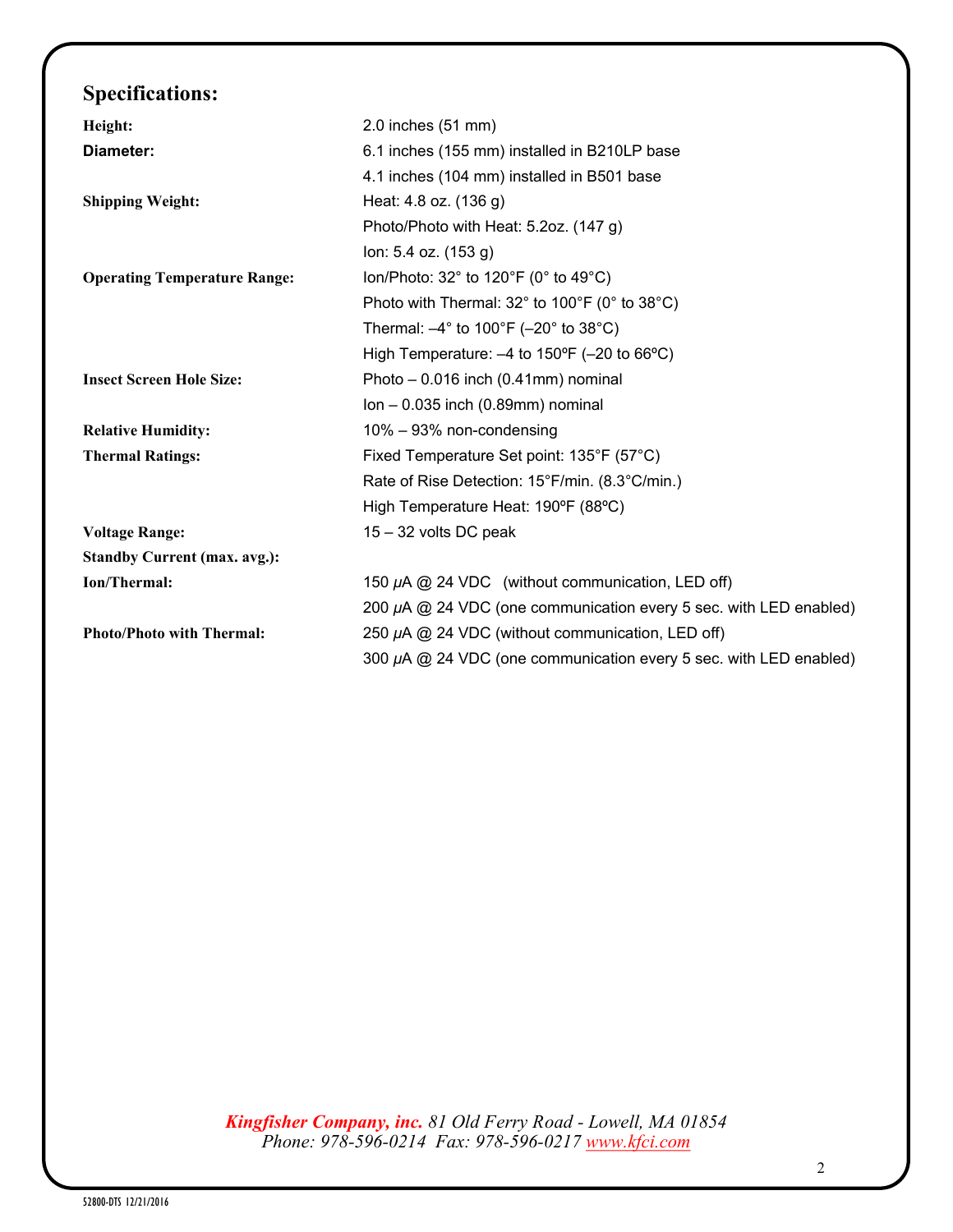#### **ORDERING INFORMATION**

| $KCi$ #   | Model #          | <b>Description</b>                                                                                   |
|-----------|------------------|------------------------------------------------------------------------------------------------------|
| 52800     | <b>KF1251B</b>   | Intelligent Low Profile Ionization Smoke Detector                                                    |
| 52802     | <b>KF2251B</b>   | Intelligent Low Profile Photoelectric Smoke Detector                                                 |
| 52806     | <b>KF2251TB</b>  | Intelligent Low Profile Photoelectric Smoke Detector with fixed 135°F Thermal<br>Detector            |
| 52805     | <b>KF2251TMB</b> | Intelligent Low Profile Multi-Criteria Detector                                                      |
| 52804     | <b>KF5251RB</b>  | Intelligent Low Profile Rate of Rise Thermal Detector                                                |
| 52808     | <b>KF5251B</b>   | Intelligent Low Profile Thermal Detector Fixed Temperature (135°F / 57°C)<br><b>Thermal Detector</b> |
| 52809     | <b>KF5251H</b>   | Intelligent Low Profile Thermal Detector Fixed Temperature (190°F / 88°C)<br><b>Thermal Detector</b> |
| 52851     | <b>KF2251BR</b>  | Intelligent Low Profile Photoelectric Smoke Detector for use with KFDNR Duct<br>Detector (52833)     |
| 52803     | KFB210LP         | <b>Flanged Mounting Base</b>                                                                         |
| 52503     | KF501BHT         | Temporal tone sounder                                                                                |
| 52810     | KFB224RB         | <b>Relay Base</b>                                                                                    |
| 52811     | KF224BI          | <b>Isolator Base</b>                                                                                 |
| 84162     | <b>KFF110</b>    | Retro-Fit Flange                                                                                     |
| 84180     | KFXR2B           | <b>IDetector Removal Tool</b>                                                                        |
| 84179     | KFX-4            | Extension (5-15 feet) for KFXR2B Removal Tool                                                        |
| 52800-DTS |                  | Specification Data Sheet                                                                             |

Kingfisher Company, inc., products must be used within their published specifications and must be PROPERLY specified, applied, installed, operated, maintained and operationally tested in accordance with their installation instructions at the time of installation and at least twice a year or more often and in accordance with local, state and federal codes, regulations and laws. Specification, application, installation, operation, maintenance and testing must be performed by qualified personnel for proper operation in accordance with all of the latest National Fire Protection Association (NFPA), Underwriters' Laboratories (UL), National Electrical Code (NEC), Occupational Safety and Health Administration (OSHA), local, state, county, province, district, federal and other applicable building and fire standards, guidelines, regulations, laws and codes including, but not limited to, all appendices and amendments and the requirements of the local authority having jurisdiction (AHJ).

NOTE: Due to continuous development of our products, specifications and offerings are subject to change without notice in accordance with Kingfisher Company, inc., standard terms and conditions

> *Kingfisher Company, inc. 81 Old Ferry Road - Lowell, MA 01854 Phone: 978-596-0214 Fax: 978-596-0217 [www.kfci.com](http://www.kfci.com/)*